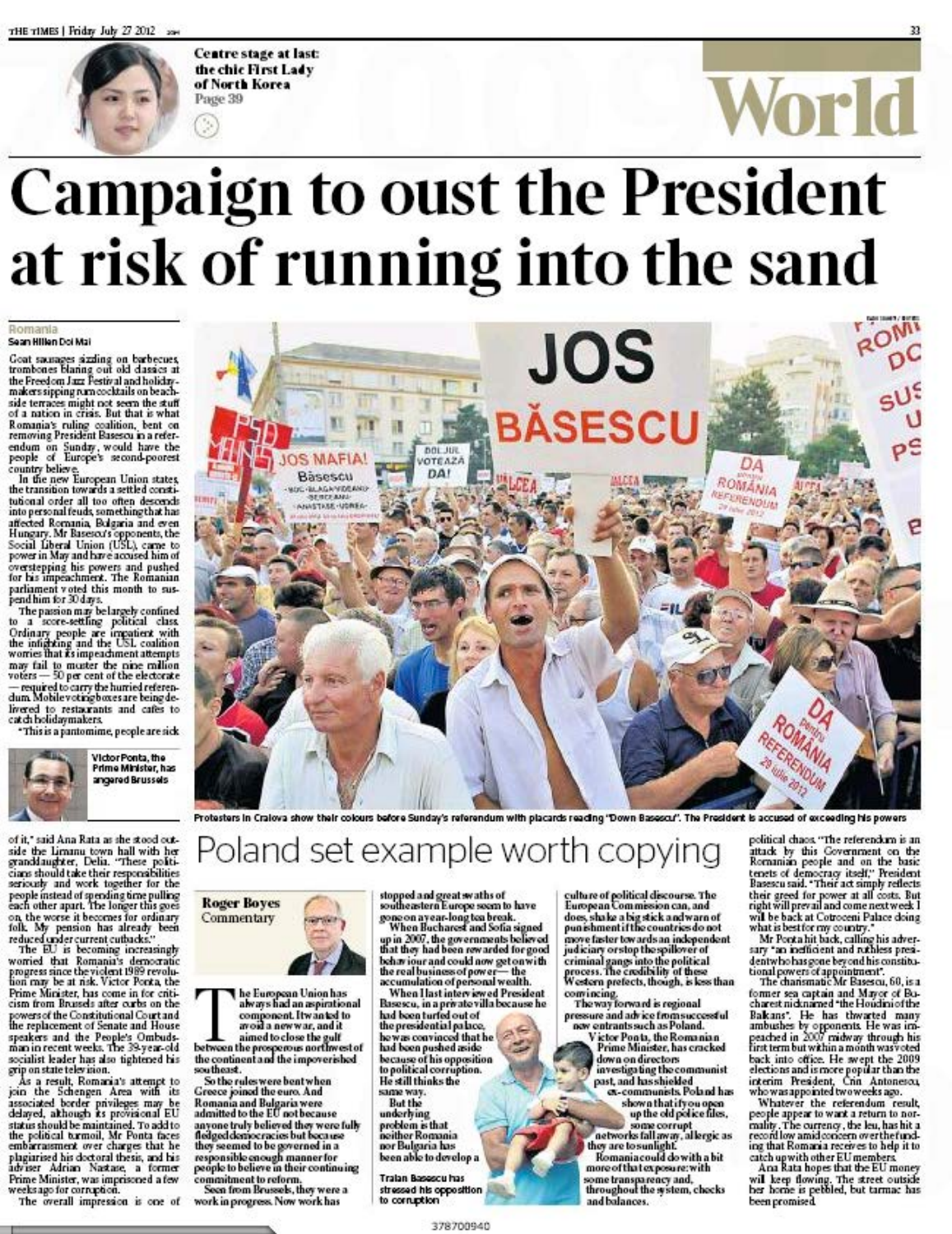

**Basketball:** Dan Clark and Mike Lenzly are fit to play for Great Britain in the Olympics after recovering from injuries

### **Campaign to oust the Romanian President at risk of running into the sand**



**Protesters in Craiova show their colours before Sunday's referendum with placards reading "Down Basescu"** Radu Sigheti / Reuters

**Sean Hillen** Doi Mai Published at 12:01AM, July 27 2012

Goat sausages sizzling on barbecues, trombones trumpeting old classics at the Freedom Jazz Festival and holidaymakers sipping rum cocktails on beachside terraces might not seem the stuff of a nation in crisis. But that is what Romania's ruling coalition, bent on removing President Basescu in a referendum on Sunday, would have the people of Europe's second-poorest country believe.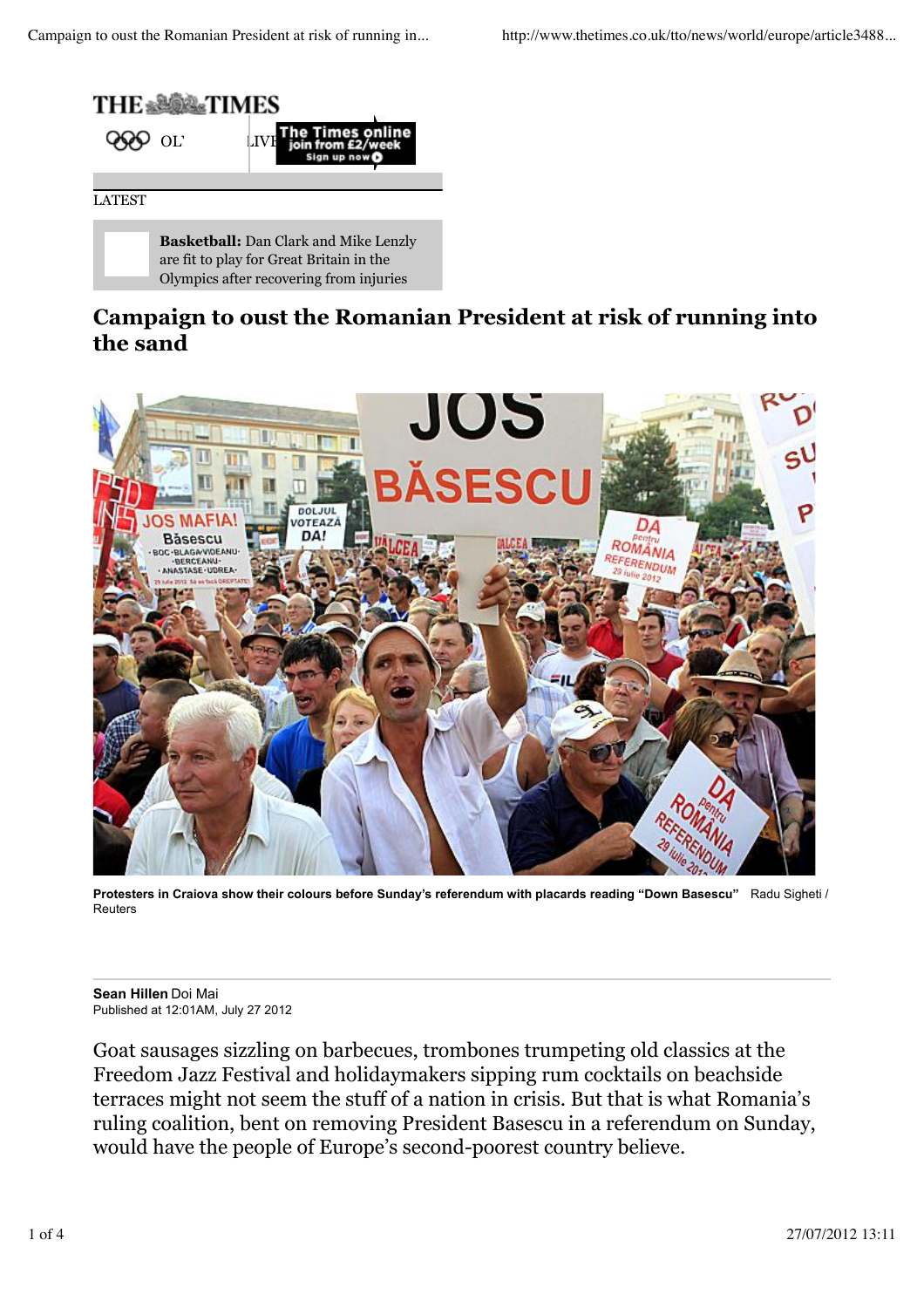In the new European Union states, the transition towards a settled constitutional order all too often descends into personal feuds, something that has affected Romania, Bulgaria and even Hungary. Mr Basescu's opponents, the Social Liberal Union (USL), came to power in May and have accused him of overstepping his powers and pushed for his impeachment. The Romanian parliament voted this month to suspend him for 30 days.

The passion may be largely confined to a score-settling political class. Ordinary people are impatient with the infighting and the USL coalition worries that its  $impeachment$  attempts may fail to muster the nine million voters  $-50$  per cent of the electorate — required to carry the hurried referendum. Mobile voting boxes are being delivered to restaurants and cafés to catch holidaymakers.

"This is a pantomime, people are sick of it," said Ana Rata as she stood outside the Limanu town hall with her granddaughter, Delia. "These politicians should take their responsibilities seriously and work together for the people instead of spending time pulling each other apart. The longer this goes on, the worse it becomes for ordinary folk. My pension has already been reduced under current cutbacks."

The EU is becoming increasingly worried that Romania's democratic progress since the violent 1989 revolution may be at risk. Victor Ponta, the Prime Minister, has come in for criticism from Brussels after curbs on the powers of the Constitutional Court and the replacement of Senate and House speakers and the People's Ombudsman in recent weeks. The 39-year-old socialist leader has also tightened his grip on state television.

As a result, Romania's attempt to join the Schengen Area with its associated border privileges may be delayed, although its provisional EU status should be maintained. To add to the political turmoil, Mr Ponta faces embarrassment over charges that he plagiarised his doctoral thesis, and his adviser Adrian Nastase, a former Prime Minister, was imprisoned a few weeks ago for corruption.

The overall impression is one of political chaos. "The referendum is an attack by this Government on the Romanian people and on the basic tenets of democracy itself," President Basescu said. "Their act simply reflects their greed for power at all costs. But right will prevail and come next week I will be back at Cotroceni Palace doing what is best for my country."

Mr Ponta hit back, calling his rival "an inefficient and ruthless president who has gone beyond his constitutional powers of appointment".

The charismatic Mr Basescu, 60, is a former sea captain and Mayor of Bucharest nicknamed "the Houdini of the Balkans". He has thwarted many ambushes by opponents. He was impeached in 2007 midway through his first term but within a month was voted back into office. He swept the 2009 elections and is more